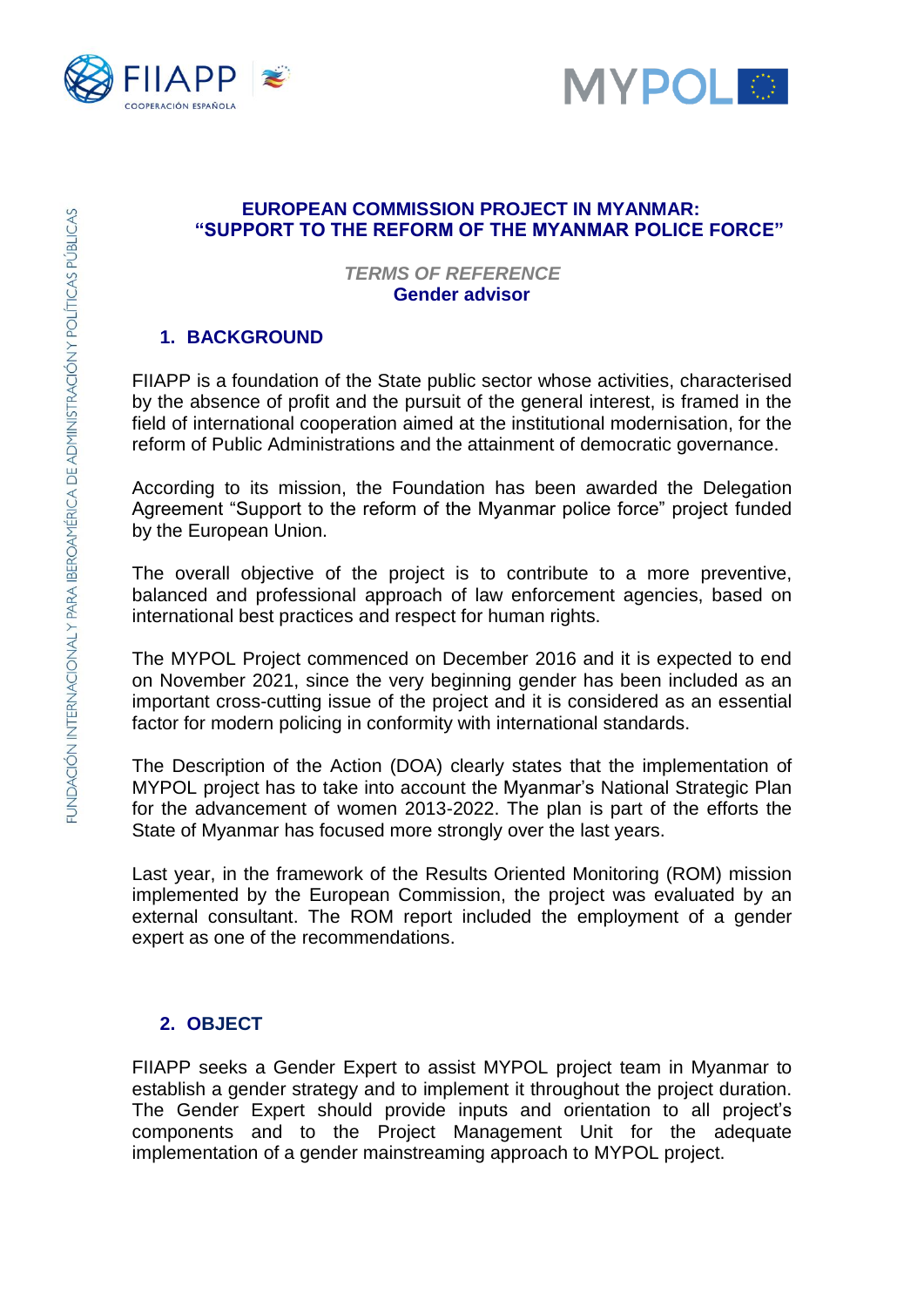



#### **3. CONTRACTING AUTHORITY**

The contracting authority may be, in accordance with the bidding budget, for contracts of individualized amount over €100,000, the Director of the FIIAPP, F.S.P.

#### **4. LEGAL SYSTEM AND COMPETENT JURISDICTION**

This current contract has a private character, the civil court order being competent to hear disputes arising in its implementation.

Nevertheless, this contract will be governed by the Title I of Book III of the Law 9/2017, of 8th November, on Contracts of the Public Sector (LCSP), by which is transposed to the Spanish juridical order the Directives of the European Parliament and of the Council 2014/23/UE and 2014/24/UE, of 26th of February of 2014, as an international foundation, due to its legal nature and due to the contracts that it enters into. Likewise, for the purposes of this law and pursuant to articles 3.1. e) and 3.3. b) thereof, as a foundation of the public sector, it holds the status of contracting authority.

Pursuant to Article 27.2 of the Law 9/2017, of 8th November, on Contracts of the Public Sector, by which is transposed to the Spanish juridical order the Directives of the European Parliament and of the Council 2014/23/UE and 2014/24/UE, of 26th of February of 2014, the civil courts shall have jurisdiction to resolve disputes arising between the parties regarding the effects, compliance and termination of private contracts. This court order shall also have jurisdiction to hear any disputes affecting the preparation and awarding of private contracts.

The present Terms of Reference has a contractual nature and contains the detailed conditions to which the performance of the contract shall be adjusted.

The ignorance of the present contract, the contract, its annexed documents or instructions or rules of any kind approved by the Administration that can be applied in the implementation of the agreement shall not relieve the contractor from the obligation of compliance.

#### **5. PROCEDURE AND FORM OF AWARD OF THE CONTRACT**

For the award of these contracts, the FIIAPP F.S.P. will undertake a negotiated procedure in which at least three natural persons authorised for the purpose of the contract will be invited to submit a bid, to the extent possible.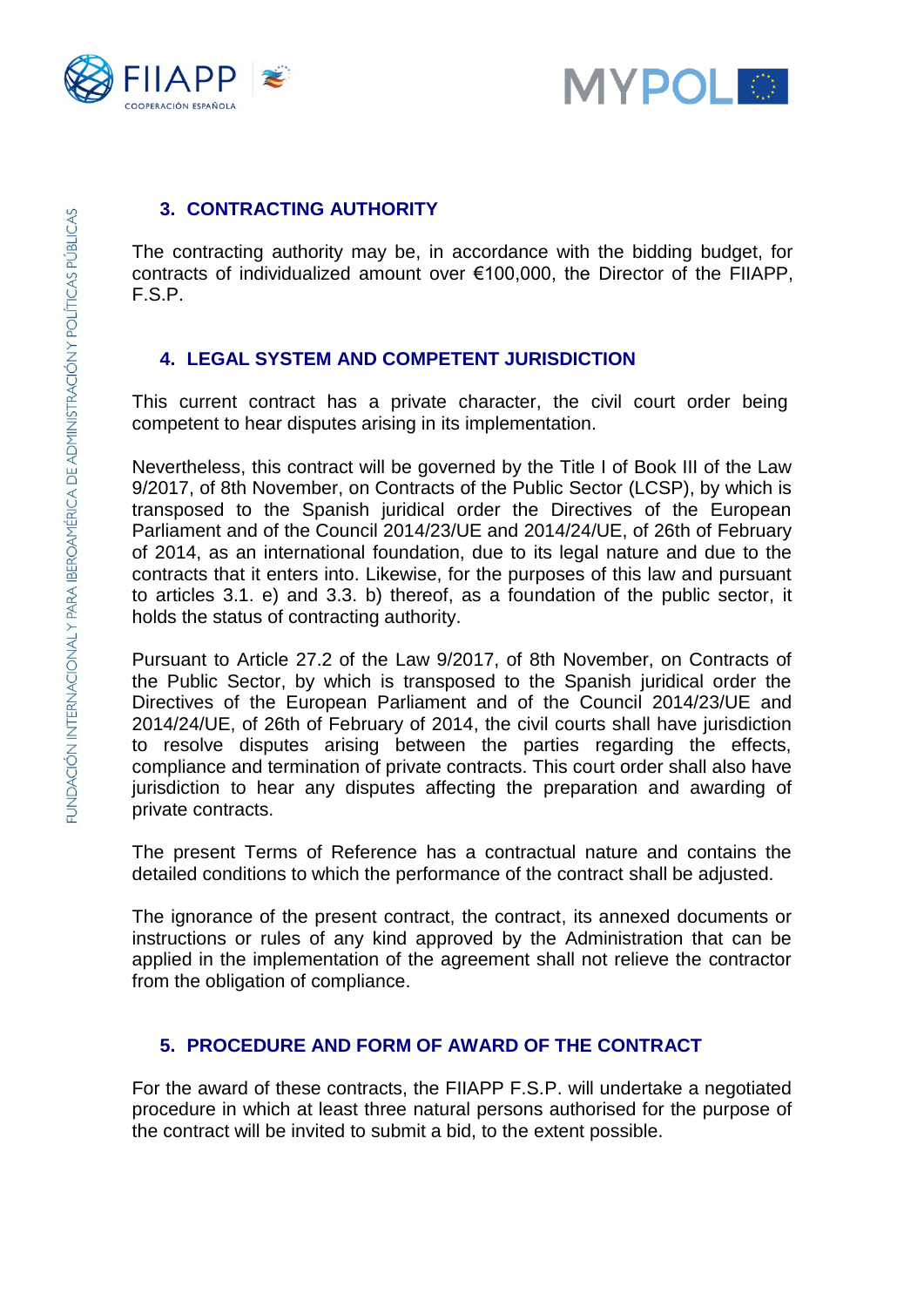



#### **6. CAPACITY TO CONTRACT**

They shall be eligible for the award of this contract natural persons, with Spanish or foreign nationality, who have the full capacity to act and who are not falling in the prohibitions to hire listed in paragraph 1 of article 71 of the LCSP. For this purpose, shall take into consideration the rules contained in chapter II of title II of book I of the LCSP.

#### **7. BUDGET LINE**

The budget line for this contest is one hundred fifty thousand euros  $(150.000\varepsilon)$ with no taxes included).

#### **8. DESCRIPTION OF THE SERVICES TO BE DEVELOPED.**

Under the direct supervision of the Team Leader and Deputy Team Leader (with support of Madrid Headquarters), the gender expert will develop the following tasks:

- Reviewing core documents to the project such as logframe, MEAL indicators, overall workplan, 2019 workplan and similar to identify gender gaps and to propose measures to improve a gender main-streaming approach.
- Reviewing and supporting the improvement of internal employment policies and other relevant institutional policies assuring the inclusion of gender aspects.
- Reviewing and supporting the improvement of reporting technics from a gender perspective, establishing specific guidelines that allow the project to measure gender developments while reporting, beyond the inclusion of disaggregated data.
- Developing an initial gender-based analysis that includes an analysis of the project´s core internal policies as well as a thorough analysis on the women´s situation in the police service.
- Designing a gender strategy for MYPOL based on the findings arising from the gender-based analysis and leading its implementation, including the design of a gender workplan for the office.
- Producing internal documents, guidelines, protocols and similar to assure the gender perspective is being institutionalised and that MYPOL team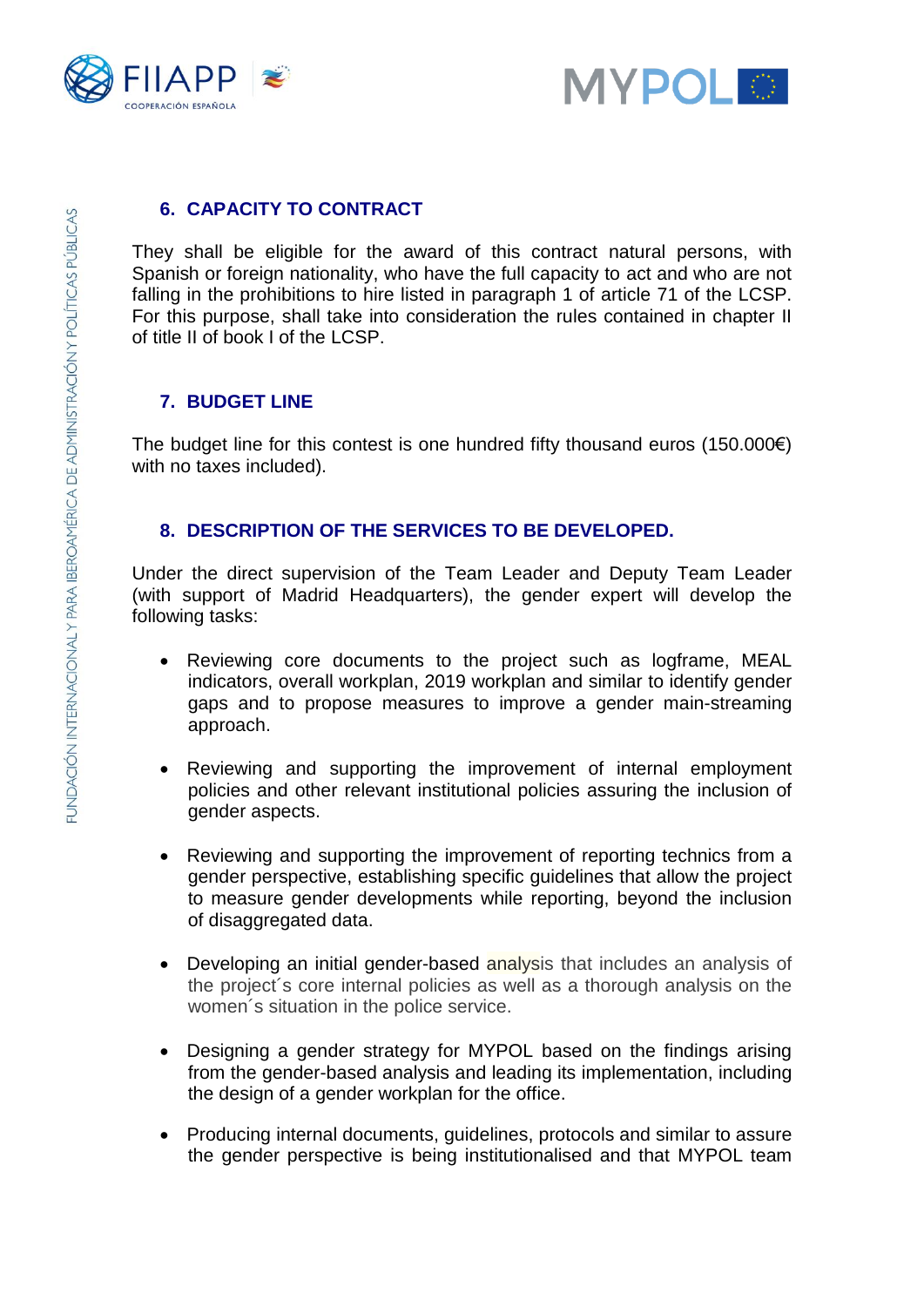



has the necessary tools to include a gender approach into their daily activities and strategy.

- Increasing capacity building, through different workshops, at MYPOL on gender issues and, particularly, increasing technical abilities to include a gender approach into day-to-day practices and strategies.
- Ensuring that publications are gender sensitive and they use inclusive language, promoting the production of materials that support the MPF to recognize the importance of women within the institution.
- Promoting the involvement of women in all MYPOL activities.
- Assessing periodically other MYPOL departments such as the communication and M&E units as well as the project's implementing agencies and the PMU, amongst others.
- Any other tasks related to the objective of this position.

## **9. CRITERIA FOR THE EVALUATION**

#### **a. Requirements**

- ➢ University degree or postgraduate in Gender Studies, Human Rights, Law, Social Sciences, International relations, International Cooperation for Development or related issues.
- ➢ At least 5 years of relevant experience in designing and/or implementing gender mainstreaming strategies and workplans.
- ➢ Experience working on gender equality and women's rights at different stages of the project cycle in the context of international cooperation.
- ➢ Experience working with national/international NGOs/UE/UN bodies/ Government.
- ➢ Solid understanding of gender and intersection inequalities.
- ➢ Strong commitment to gender equality, human rights and respect for diversity.
- $\triangleright$  Very good oral and written command of English.
- $\triangleright$  High levels of cultural sensitivity and awareness of the sensitivity of the project issues.
- $\triangleright$  Proven experience in developing countries.
- $\triangleright$  Excellent command of spoken and written English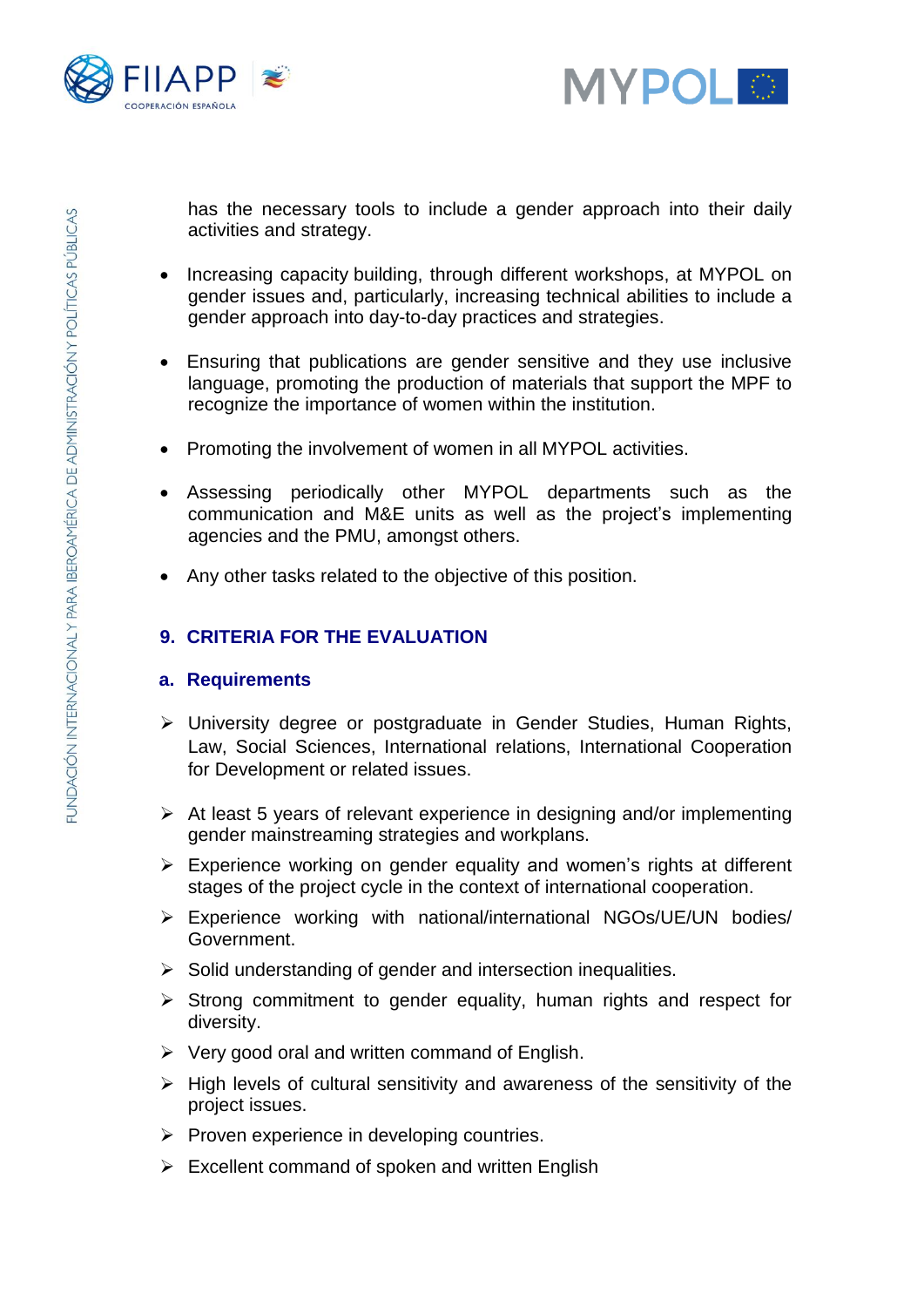



➢ Capacity to have residence and valid work permit in Myanmar mandatory.

#### **b. Merits**

The following characteristics will be considered as **additional assets**:

- Additional years of relevant professional performance in above mentioned areas (designing and implementing gender mainstreaming strategies), acquired in a similar position. 16
- Knowledge of strategic planning with a gender perspective. 14
- Previous works in EU-funded projects focused on gender issues, or any other international donor. 10
- Knowledge in developing gender strategies in the context of the security sector. 10
- Performance developed in multicultural environments in Southeast Asia. 5
- Relevant additional studies, training or certification on women´s rights and gender matters. 5

#### **c. Evaluation criteria**

The evaluation of the proposals will be made according to the table below:

| <b>TECHNICAL ASPECTS</b>                     |                                                                                                                                                                                                                              |                                |  |
|----------------------------------------------|------------------------------------------------------------------------------------------------------------------------------------------------------------------------------------------------------------------------------|--------------------------------|--|
| <b>Criteria</b>                              | <b>Evaluation Method</b>                                                                                                                                                                                                     | <b>Maximum</b><br><b>Score</b> |  |
| <b>Professional</b><br><b>Qualifications</b> | Upgrade on the requirements contained on<br><b>Section 8 of the Technical Conditions</b>                                                                                                                                     | 60                             |  |
|                                              | Additional years of relevant professional performance in<br>above mentioned areas (designing and implementing<br>gender mainstreaming strategies), acquired in a similar<br>position<br>8 p: 5- 9 years<br>16 p: $>10$ years | 16                             |  |
|                                              | Knowledge of strategic planning with a<br>gender<br>perspective                                                                                                                                                              |                                |  |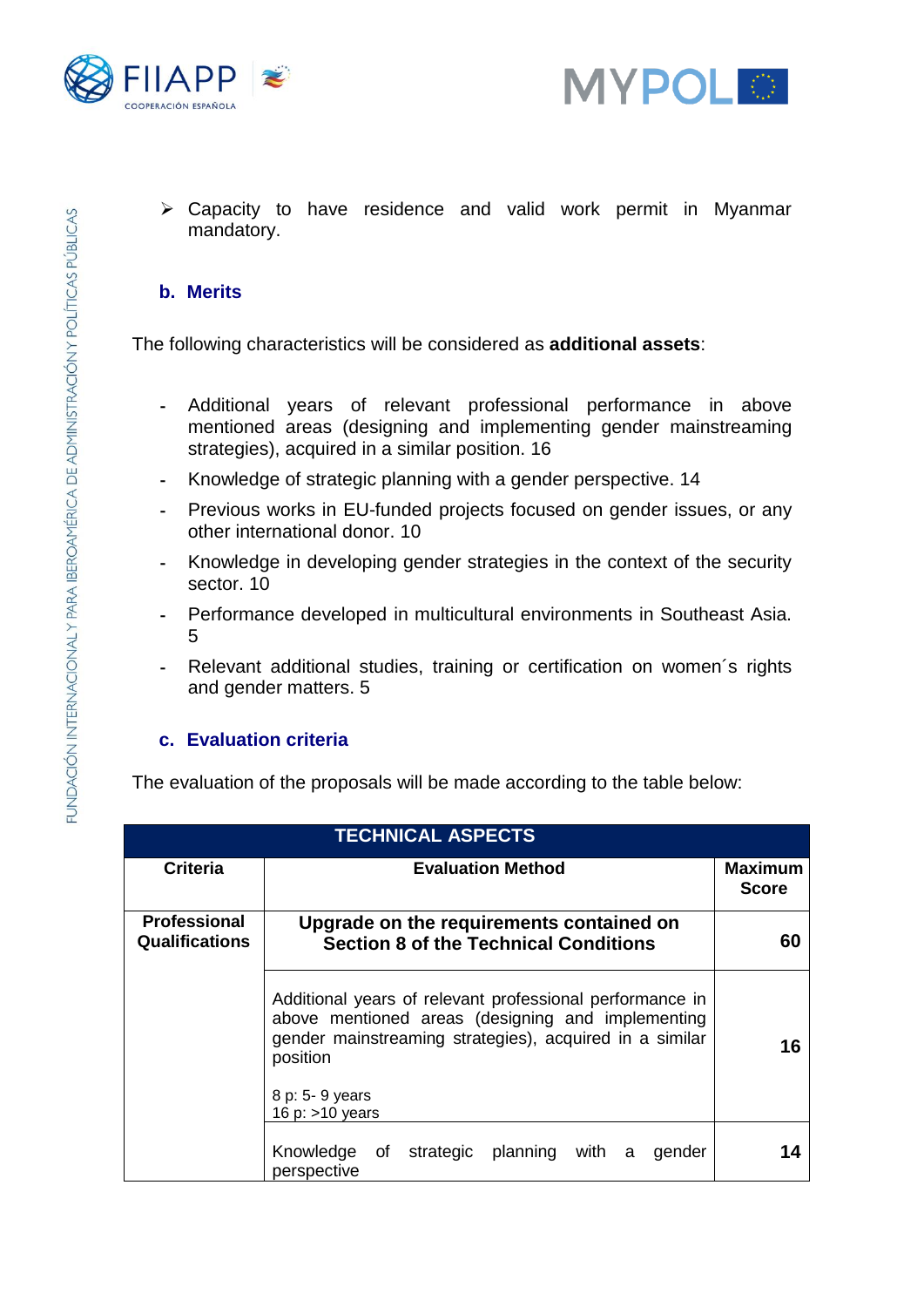



|                                                          | 1 point per year performed                                                                                                                                                           |      |
|----------------------------------------------------------|--------------------------------------------------------------------------------------------------------------------------------------------------------------------------------------|------|
|                                                          | A sample of previous work in EU-funded projects focused<br>on gender issues, or any other international donor<br>1 point per year performed in EU-funded project                     | 10   |
|                                                          | 0,5 points per year performed with other international donors<br>Knowledge in developing gender strategies in the context<br>of the security sector.<br>1 point per year performed   | 10   |
|                                                          | Performance developed in multicultural environments in<br>Southeast Asia<br>0,5 points per activity performed longer than 3 months                                                   | 5    |
|                                                          | Relevant additional studies, training or certification on<br>women's rights and gender matters<br>Course >180h: 2 points<br>Course 50h-180h: 1 point<br>Course <50h: 0,5 points      | 5    |
| <b>Technical</b><br>Quality<br>of the<br><b>Proposal</b> | Clarity and quality of the proposed methodology<br>and adequacy of the suggested work plan in<br>relation to the objectives and requirements of<br>the assignment                    | 40   |
|                                                          | 1. - Coherence and quality of the proposed<br>methodology                                                                                                                            | (20) |
|                                                          | Adequacy of the theoretical-methodological approach<br>in relation to the nature and objectives of the<br>assignment                                                                 | 10   |
|                                                          | Validity of<br>the<br>techniques<br>and<br>the<br>proposed<br>$\bullet$<br>mechanisms to achieve                                                                                     | 10   |
|                                                          | 2 - Organization of the work                                                                                                                                                         | (20) |
|                                                          | Adjustment of the proposed calendar to the envisaged<br>$\bullet$<br>activities                                                                                                      | 10   |
|                                                          | Elements for an added value in relation to the offer,<br>as for example, the incorporation intersectional<br>discriminations, the experience in security and human<br>rights issues. | 10   |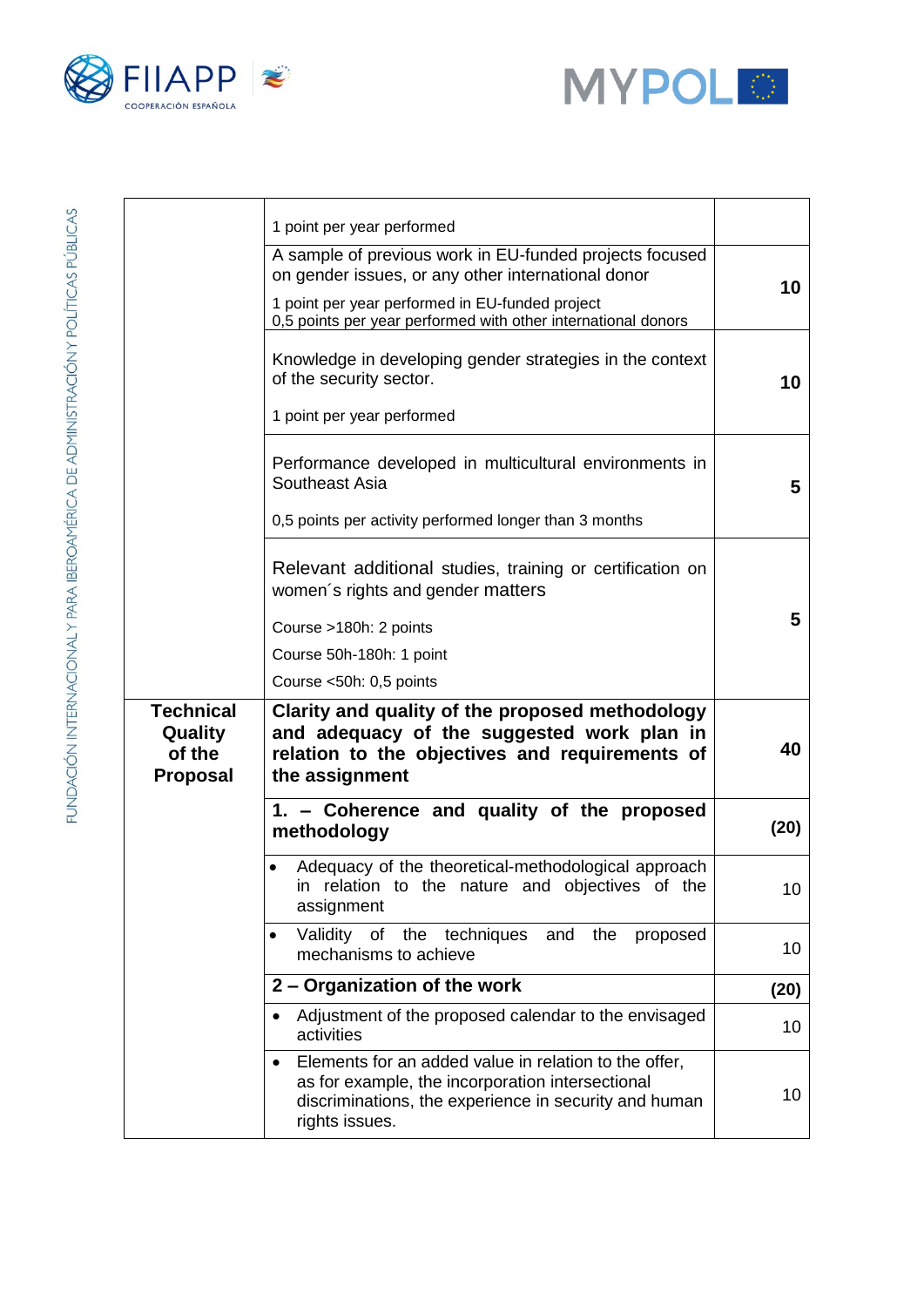



The evaluation of the proposals will be made according to the technical offer. The technical evaluation is divided into two parts: the consultants' profiles and the technical proposal.

The evaluation of Professional Qualifications -Scores will be given according to the evaluation of the various criteria appearing in the table.

The evaluation of the technical proposal will be as follows:

The maximum score will be awarded, for each of the criteria, to the best offer in this regard. The rest of suppliers will be a proportional score to the best.

## **10.REGULATORY PROCEDURES**

The contract shall be governed by:

- $\triangleright$  The clauses contained in this specification.
- $\triangleright$  The Manual of procurement of supplies and services of the FIIAPP.
- $\triangleright$  The Provisions of law 50/2002 of the Foundations and in the 1337-2005 RD of November 11st.
- ➢ Royal 3/2011 Legislative Decree of 14 November, which approves the TRI CSP

The ignorance of the contract in any of its terms, of the documents annexed to it, or instructions, specifications or standards of any kind dictated by the FIIAPP which may have application in the execution of the agreement, shall not relieve the employer from the obligation of compliance.

Pursuant to Article 21.2 of Royal Legislative Decree 3/2011 of 14 November, approving the revised text of the Law on Public Sector Contracts, the civil courts shall have jurisdiction to resolve disputes arising between the parties regarding the effects, compliance and termination of private contracts. This court order shall also have jurisdiction to hear any disputes affecting the preparation and awarding of private contracts.

## **11.DURATION OF THE CONTRACT**

The contract will have a time of duration from its signature until the end of the project implementation due on 30 November 2021.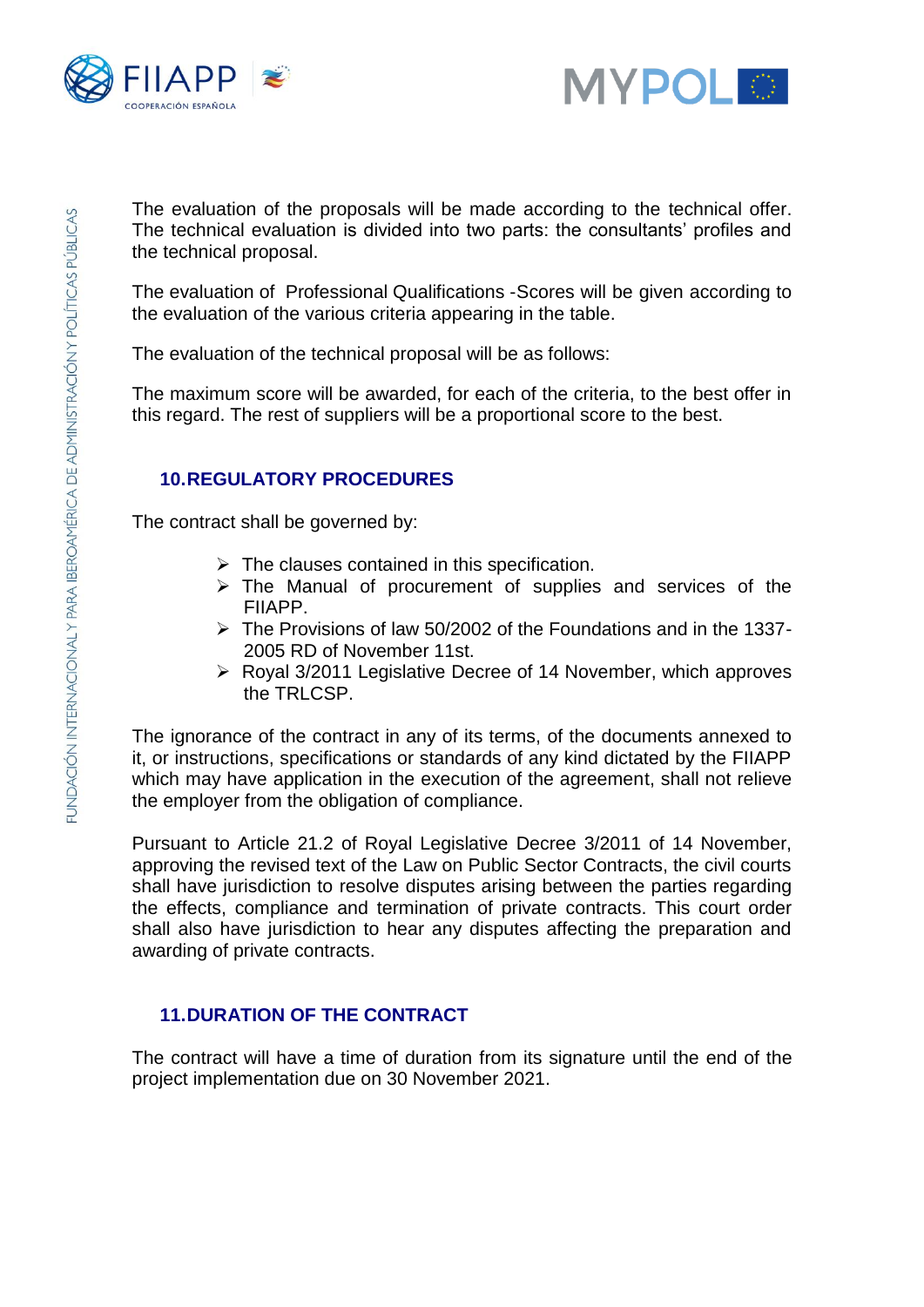



#### **12.PROPERTY OF THE WORK DEVELOPED.**

The work carried out in any of sections will become the property of FIIAPP F.S.P..

The successful tenderer may not use for themselves or provide to third parties any data of the contracted works, or publish, total or partially the contents without the written permission of the FIIAPP F.S.P.. In any case the successful tenderer will be responsible for damages arising from the breach of this obligation.

#### **13.RESOLUTION OF THE CONTRACT.**

The causes for termination of the contract are contained in article 211 of the Law 9/2017, of 8th November, on Contracts of the Public Sector, by which is transposed to the Spanish juridical order the Directives of the European Parliament and of the Council 2014/23/UE and 2014/24/UE, of 26th of February of 2014.

- a) Non-compliance by any of the parties of the obligations described in the contract.
- b) The manifest lack of quality of the service provided or not adapt it to the conditions agreed in binding documents
- c) The Declaration of insolvency in the terms that describes by the law  $22/2003$ , of July 9<sup>th</sup>, bankruptcy.
- d) Mutual agreement of the parties.
- e) Breach of the limitations in the field of outsourcing.
- f) Obstruction of the faculties of management and inspection of FIIAPP F.S.P.

#### **14.REGIME OF PAYMENT**

The successful bidder is entitled to the payment of the agreed price, under the conditions laid down in the contract, corresponding to the work actually performed and formally received by the Foundation.

#### **15.AWARD TERM AND FORMALIZATION**

The contract will be awarded within a period of 5 weeks from the receipt of applications.

The document of formalization of the contract shall be granted within a period of 15 working days from the award.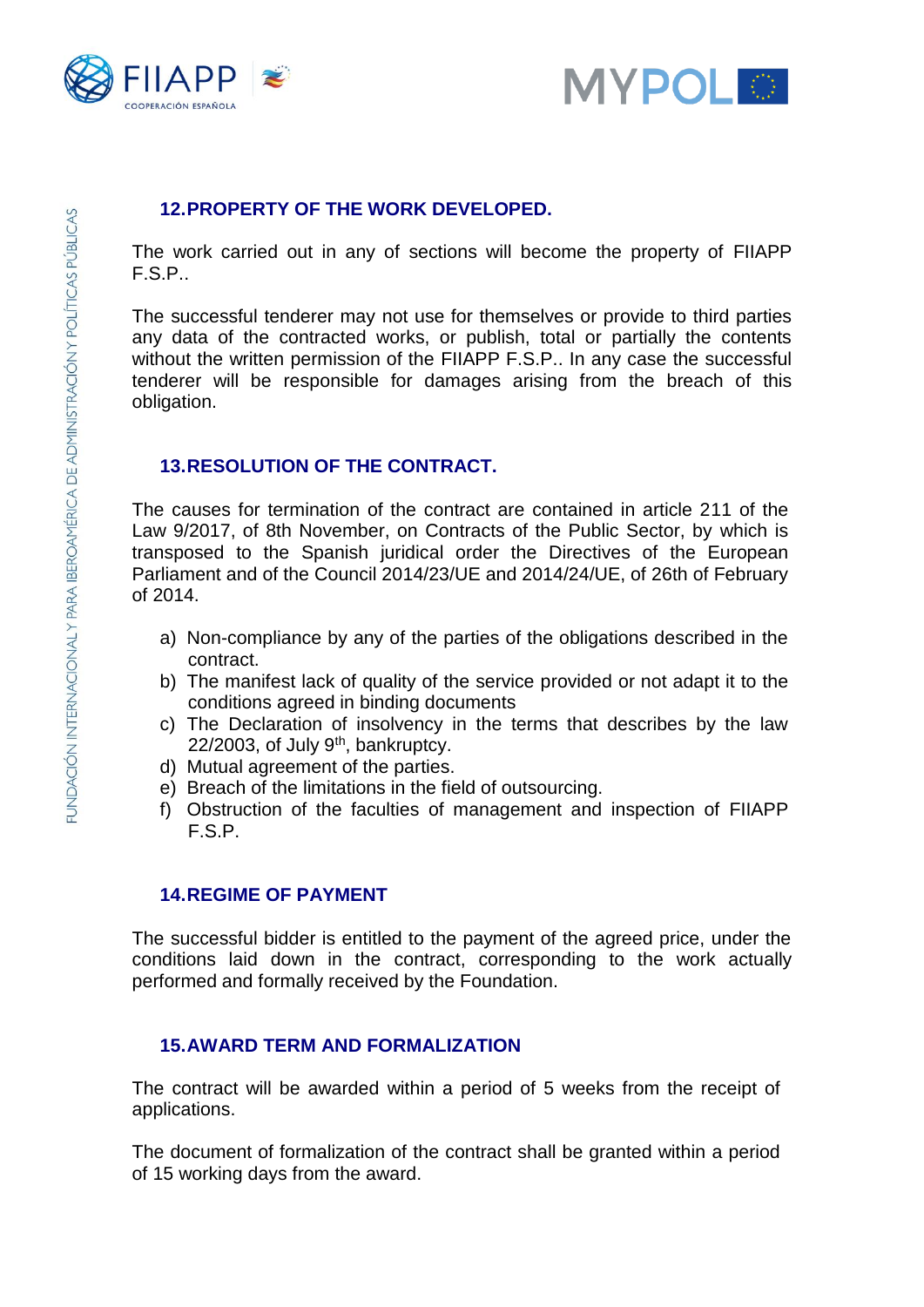



The successful bidder must provide, before the formalization of the contract, the founding deed power of attorney.

#### **16.START OF THE ACTIVITY**

The official starting date will be the following day to the contract formalization (expected around August – September 2019).

## **17.SUBMISSION OF PROPOSALS**

To respond to this ToR, the interested parties who meet the above-outlined requirements should submit:

- A technical proposal, including methodology and operational work plan proposing how the work will be done and how objectives of the assignment will be met (max. 5 pages). This will be subject to adjustments and review after the contract signing.
- CVs of the proposed consultant indicating relevant work experience and qualifications, including a list of similar assignments carried out by the consultants and/or the consulting firm.

The proposal should be sent to the following e-mail addresses [maria.ayllon@fiiapp.es](mailto:maria.ayllon@fiiapp.es) and [mariajose.urgel@fiiapp.es](mailto:mariajose.urgel@fiiapp.es) indicating on the title in the "subject": "Gender advisor".

**Deadline for receipt of applications**:12<sup>th</sup> August 2019 at 10.00h (Madrid time).

The assistant will provide FIIAPP F.S.P. with an account number and a swift code for a EURO Bank account in Myanmar. FIIAPP F.S.P. Spain will transfer the fees agreed monthly upon for the services rendered.

The expert must provide before the contract signature the following documents:

- ➢ BANK certificate proving account holder ship
- $\triangleright$  Tax residence certificate issued by the appropriate tax authority of their country of residence. This certificate will be provided yearly.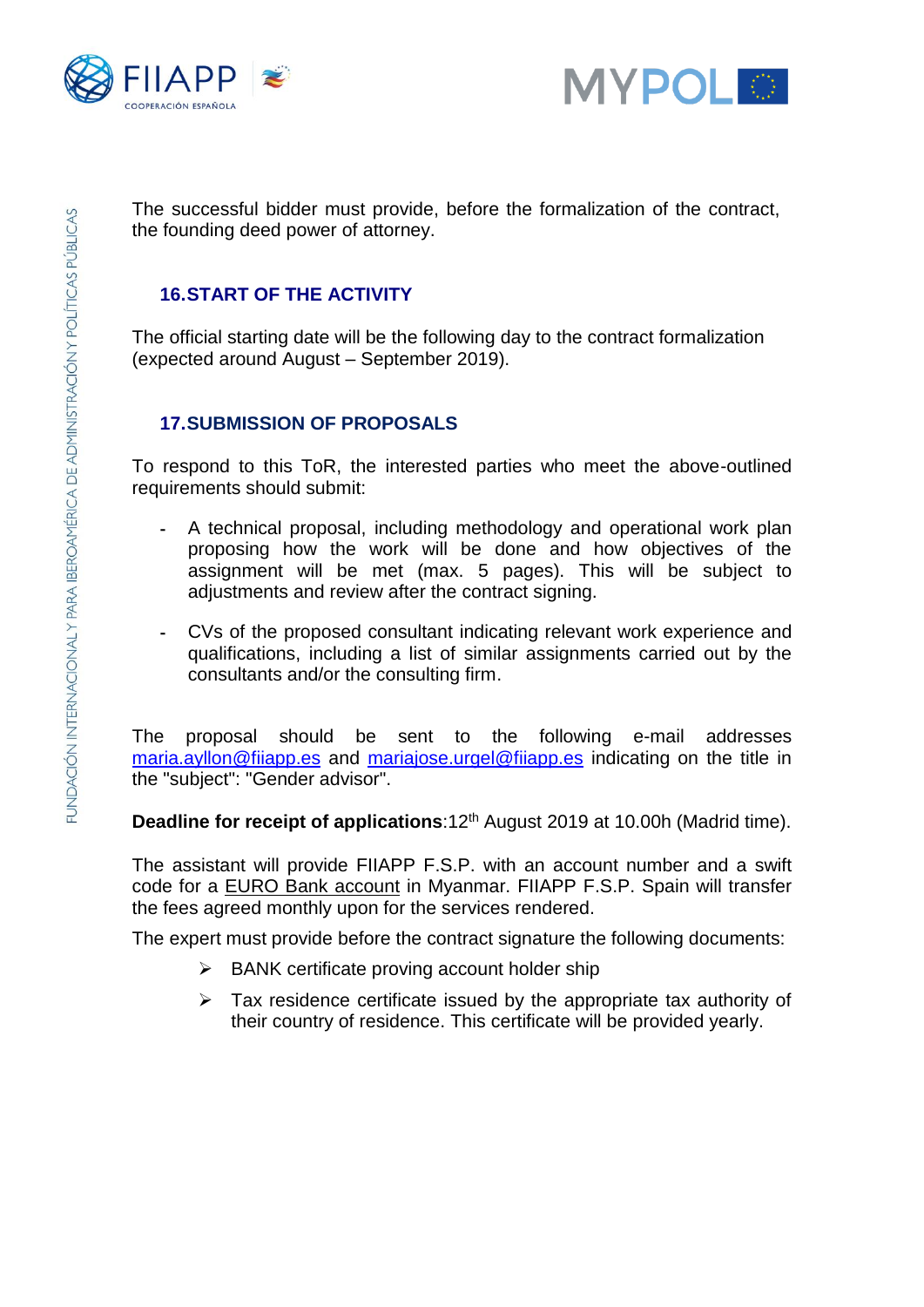



## **Annex 1: Requirements and Merits**

# **Requirements**

| <b>Requirements</b>                                                                                                                                                                    | Yes/No | <b>Description</b> |
|----------------------------------------------------------------------------------------------------------------------------------------------------------------------------------------|--------|--------------------|
| University degree or postgraduate in Gender<br>Studies, Human Rights, Law, Social Sciences,<br>International relations, International Cooperation<br>for Development or related issues |        |                    |
| At least 5 years of relevant experience in<br>and/or<br>implementing<br>designing<br>gender<br>mainstreaming strategies and workplans.                                                 |        |                    |
| Experience working on gender equality and<br>women's rights at different stages of the project<br>cycle in the context of international cooperation.                                   |        |                    |
| Experience working with national/international<br>NGOs/UE/UN bodies/ Government.                                                                                                       |        |                    |
| Solid understanding of gender and intersection<br>inequalities.                                                                                                                        |        |                    |
| Strong commitment to gender equality, human<br>rights and respect for diversity.                                                                                                       |        |                    |
| Very good oral and written command of English.                                                                                                                                         |        |                    |
| High levels of cultural sensitivity and awareness<br>of the sensitivity of the project issues.                                                                                         |        |                    |
| Proven experience in developing countries                                                                                                                                              |        |                    |
| Capacity to have residence and valid work permit<br>in Myanmar mandatory                                                                                                               |        |                    |

## **Merits**

| <b>Merits</b>                                                                                                                                                                                             | <b>Criteria</b>                      | <b>Description</b> | Max.<br><b>Score</b> | <b>Score</b> |
|-----------------------------------------------------------------------------------------------------------------------------------------------------------------------------------------------------------|--------------------------------------|--------------------|----------------------|--------------|
| <b>Professional Qualifications</b>                                                                                                                                                                        |                                      |                    |                      |              |
| Additional years of relevant<br>professional performance in<br>mentioned<br>above<br>areas<br>(designing and implementing<br>gender mainstreaming<br>strategies),<br>acquired<br>in a<br>similar position | 8 p: 5- 9 years<br>16 p: $>10$ years |                    | 16                   |              |